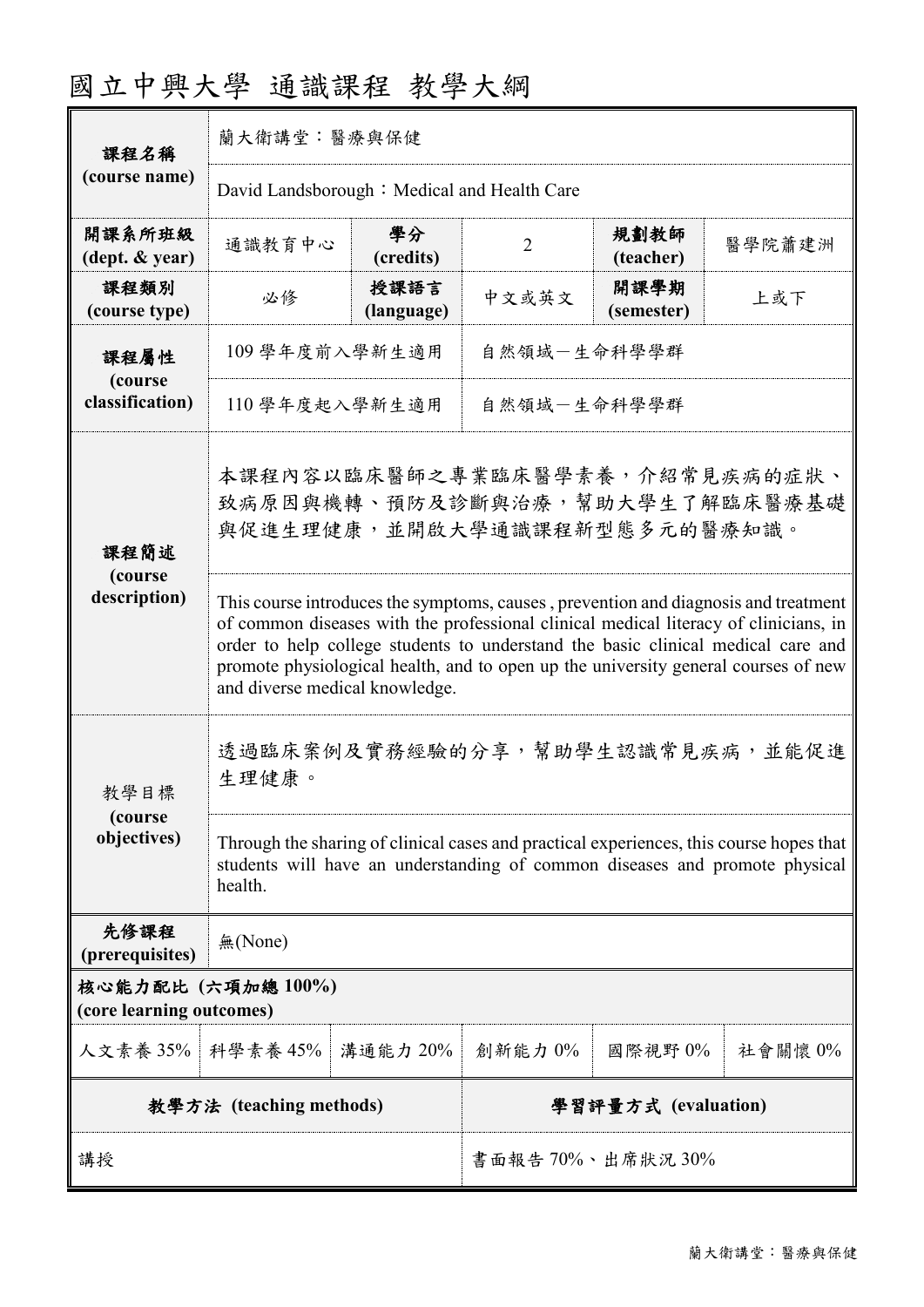## 授課內容(單元名稱與內容、習作 **/** 考試進度、備註) **(course content and homework / tests schedule)**

第 1 週:兒科學:兒童預防保健 第 2 週:心血管衛教與保健 第 3 週:台灣常見的病毒細菌及寄生蟲感染 第 4 週:骨骼肌肉保健與生物科技(細胞治療) 第 5 週:兒科學:新生兒常見疾病 第 6 週:生命曲線的深淺 第 7 週:各種常見的傷口處理與注意事項 第 8 週:生物力學與運動傷害 第 9 週:期中考 第 10 週:婦女醫學:婦科急症 第11週:先天性心臟病的分類檢查與治療(1) 第 12 週:生殖內分泌 第 13 週:乳房良性腫瘤及治療 第 14 週:婦女醫學:月經異常 第15週:先天性心臟病的分類檢查與治療(2) 第16週:麻醉學概論 第 17 週:不孕診斷與治療 第 18 週:期末考

## 教科書與參考書目(書名、作者、書局、代理商、說明)

**(textbook & other references)**

1. 實用兒科學,台大兒童醫院,藝軒圖書出版社

- 2. 婦產科學 (第9版), 謝幸、孔北華、段濤, 人民衛生出版社, 2018
- 3. 群醫談百病,彰化基督教醫院,藝軒圖書出版社

## 課程教材(教師個人網址請列在本校內之網址)

**(teaching aids & teacher's website)**

醫學書籍、醫學期刊等

#### 課程輔導時間

**(office hours)**

另行公告

※本課程如符合下列主題項目,請一併勾選(可複選,無則免填):

| 生命教育<br>臺灣文學                    | 性別平等                 | 情緒管理  |  |  |
|---------------------------------|----------------------|-------|--|--|
| □ 智慧財產權<br>資訊安全                 | 健康                   | 一永續發展 |  |  |
| 凡勾選「永續發展」者,請繼續勾選下列17項聯合國永續發展目標: |                      |       |  |  |
| $ \Box$ 1. 消除貧窮                 | 10. 减少國內及國家間不平等      |       |  |  |
| $\Box$ 2. 终止飢餓                  | $\Box$ 11. 永續發展的市政規劃 |       |  |  |
| ■ 3. 良好健康與社會福利                  | □ 12. 確保永續消費和生產模式    |       |  |  |
| 14. 良質教育<br>$\Box$              | 13. 氣候行動             |       |  |  |